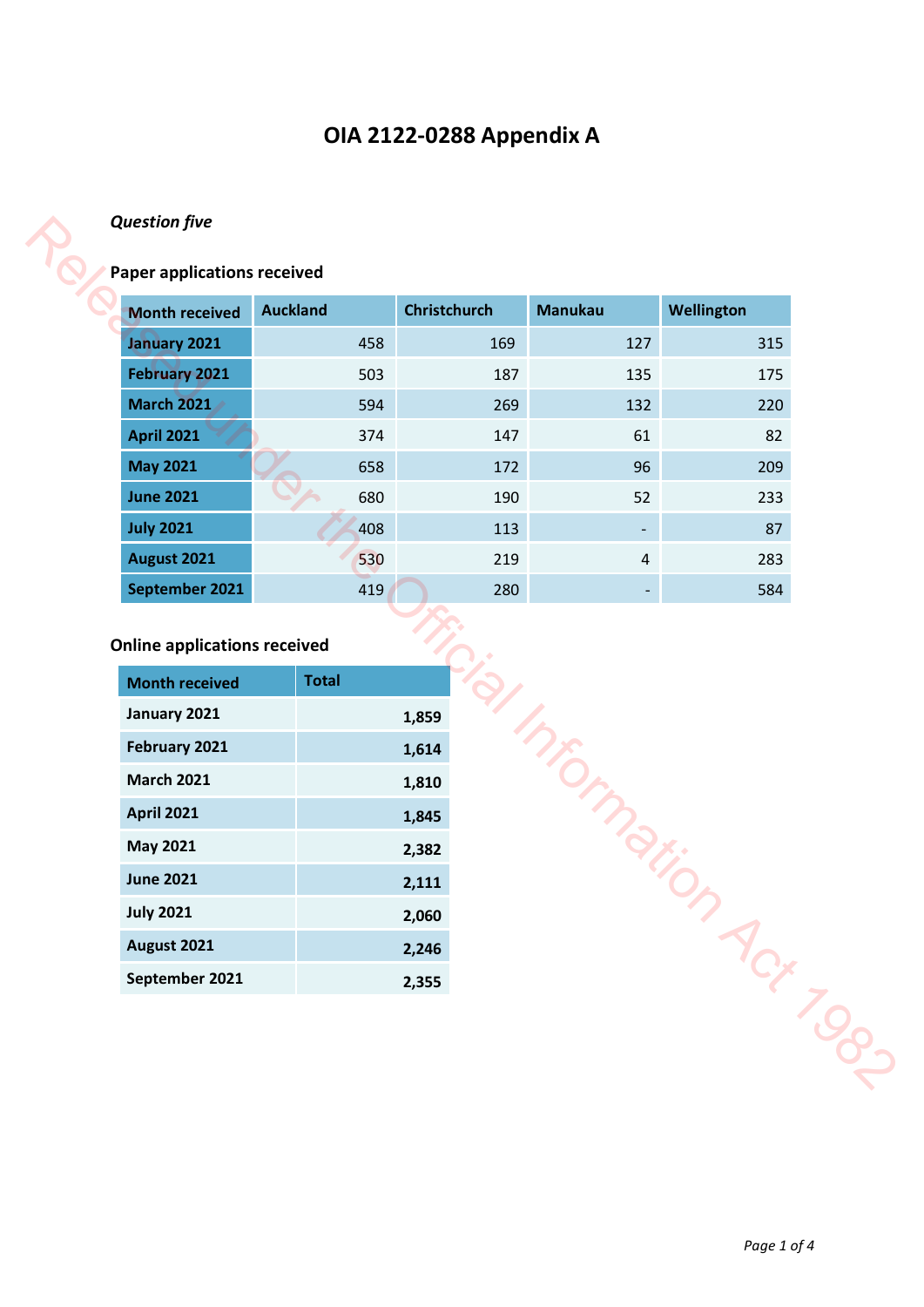### *Question six*

### **Applications processed in Auckland**

| <b>Month of decision</b>                                           | Paper        | <b>Online</b>  |
|--------------------------------------------------------------------|--------------|----------------|
| January 2021                                                       | 93           | 294            |
| February 2021                                                      | 217          | 126            |
| <b>March 2021</b>                                                  | 285          | 483            |
| <b>April 2021</b>                                                  | 135          | 215            |
| <b>May 2021</b>                                                    | 307          | 255            |
| <b>June 2021</b>                                                   | 235          | 302            |
| <b>July 2021</b>                                                   | 210          | 207            |
| <b>August 2021</b>                                                 | 290          | 215            |
| September 2021                                                     | $\mathbf{1}$ | 172            |
| Applications processed in Christchurch<br><b>Month of decision</b> | Paper        | <b>Online</b>  |
| $Jan-21$                                                           | 62           | 82             |
| <b>Feb-21</b>                                                      | 200          | 79             |
| <b>Mar-21</b>                                                      | 262          | 295            |
| <b>Apr-21</b>                                                      | 103          | 168            |
| <b>May-21</b>                                                      | 30           | 151            |
| $Jun-21$                                                           | 64           | 133            |
| $Jul-21$                                                           | 85           | 115            |
| <b>Aug-21</b>                                                      | 14           | 415            |
| <b>Sep-21</b>                                                      | 14           | 348            |
| <b>Applications processed in Manukau</b>                           |              | In Act Top-    |
| <b>Month of decision</b>                                           | Paper        | <b>Online</b>  |
| January 2021                                                       | 170          | 16             |
| February 2021                                                      | 415          | $1\,$          |
| <b>March 2021</b>                                                  | 191          | 14             |
| <b>April 2021</b>                                                  | 105          | $\mathbf{1}$   |
| <b>May 2021</b>                                                    | 87           | $\overline{2}$ |
| <b>June 2021</b>                                                   | 5            | $1\,$          |

## **Applications processed in Christchurch**

| <b>Month of decision</b> | Paper | <b>Online</b> |
|--------------------------|-------|---------------|
| <b>Jan-21</b>            | 62    | 82            |
| <b>Feb-21</b>            | 200   | 79            |
| <b>Mar-21</b>            | 262   | 295           |
| Apr-21                   | 103   | 168           |
| <b>May-21</b>            | 30    | 151           |
| <b>Jun-21</b>            | 64    | 133           |
| <b>Jul-21</b>            | 85    | 115           |
| <b>Aug-21</b>            | 14    | 415           |
| <b>Sep-21</b>            | 14    | 348           |

## **Applications processed in Manukau**

| <b>Month of decision</b> | <b>Paper</b>             | <b>Online</b> |
|--------------------------|--------------------------|---------------|
| January 2021             | 170                      | 16            |
| <b>February 2021</b>     | 415                      | $\mathbf{1}$  |
| <b>March 2021</b>        | 191                      | 14            |
| <b>April 2021</b>        | 105                      | $\mathbf{1}$  |
| <b>May 2021</b>          | 87                       | $\mathcal{P}$ |
| <b>June 2021</b>         | 5                        | $\mathbf{1}$  |
| <b>July 2021</b>         | $\overline{\phantom{a}}$ | $\mathbf{1}$  |
| August 2021              |                          |               |
| September 2021           |                          |               |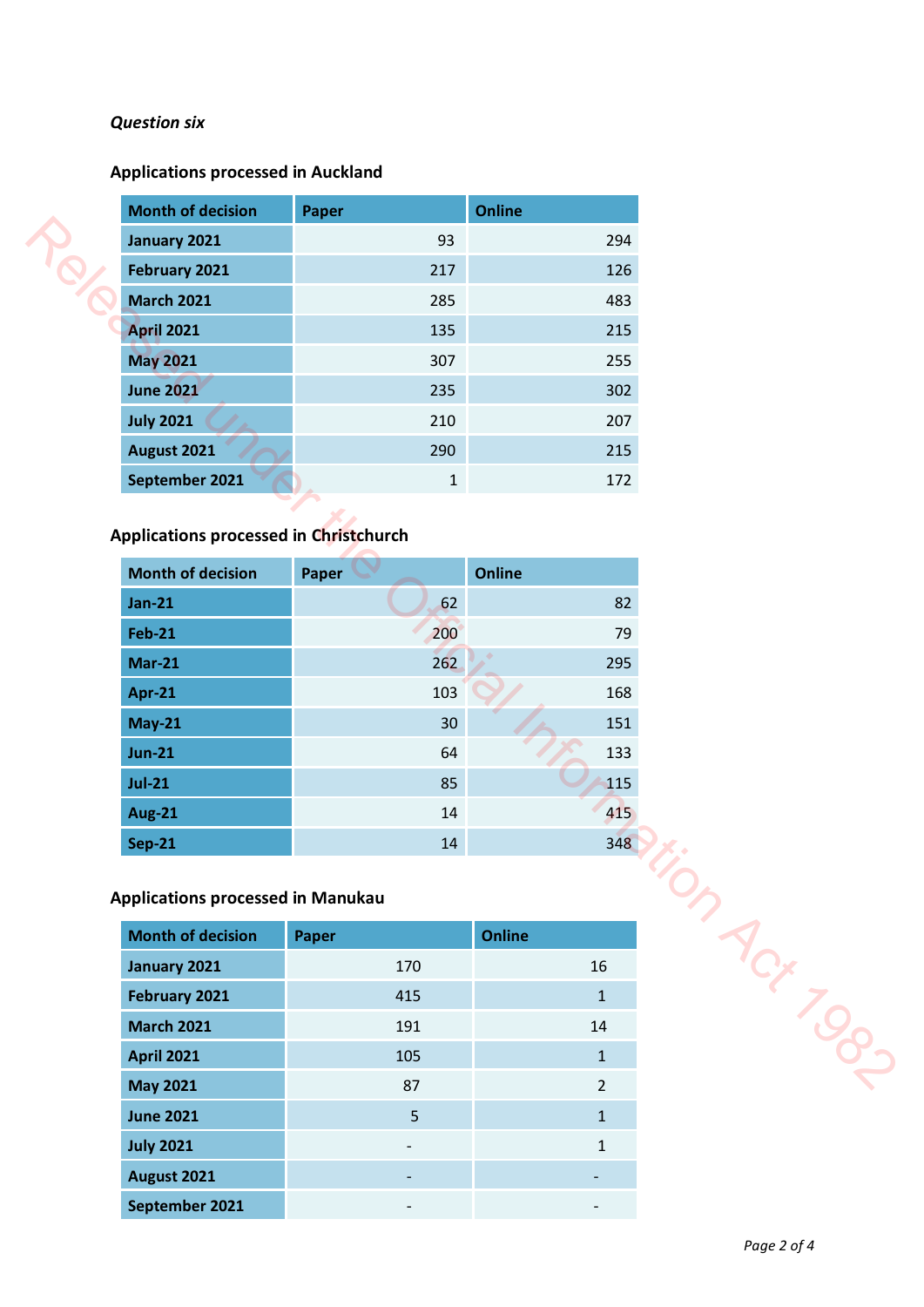### **Applications processed in Wellington**

| January 2021<br>51<br>51<br><b>February 2021</b><br>64<br>184<br><b>March 2021</b><br>245<br>307<br><b>April 2021</b><br>111<br>332<br><b>May 2021</b><br>265<br>366<br><b>June 2021</b><br>186<br>741<br><b>July 2021</b><br>173<br>390<br>August 2021<br>104<br>476 | <b>Month of decision</b> | Paper | <b>Online</b> |
|-----------------------------------------------------------------------------------------------------------------------------------------------------------------------------------------------------------------------------------------------------------------------|--------------------------|-------|---------------|
|                                                                                                                                                                                                                                                                       |                          |       |               |
|                                                                                                                                                                                                                                                                       |                          |       |               |
|                                                                                                                                                                                                                                                                       |                          |       |               |
|                                                                                                                                                                                                                                                                       |                          |       |               |
|                                                                                                                                                                                                                                                                       |                          |       |               |
|                                                                                                                                                                                                                                                                       |                          |       |               |
|                                                                                                                                                                                                                                                                       |                          |       |               |
|                                                                                                                                                                                                                                                                       |                          |       |               |
| September 2021<br>31<br>335                                                                                                                                                                                                                                           |                          |       |               |

#### *Question seven*

#### **Average FTE processing citizenship by grant applications**

|                       |                                                          | 184                 | 64             |                   |
|-----------------------|----------------------------------------------------------|---------------------|----------------|-------------------|
| <b>March 2021</b>     |                                                          | 245                 | 307            |                   |
| <b>April 2021</b>     |                                                          | 111                 | 332            |                   |
| <b>May 2021</b>       |                                                          | 265                 | 366            |                   |
| <b>June 2021</b>      |                                                          | 186                 | 741            |                   |
| <b>July 2021</b>      |                                                          | 173                 | 390            |                   |
| <b>August 2021</b>    |                                                          | 104                 | 476            |                   |
| September 2021        |                                                          | 31                  | 335            |                   |
| <b>Question seven</b> | Average FTE processing citizenship by grant applications |                     |                |                   |
| <b>Month</b>          | <b>Auckland</b>                                          | <b>Christchurch</b> | <b>Manukau</b> | <b>Wellington</b> |
| January 2021          | 10                                                       | 7                   | 11             | 18                |
| February 2021         | 10                                                       | $\overline{7}$      | 11             | 18                |
| <b>March 2021</b>     | $\overline{\phantom{a}}$                                 |                     |                |                   |
|                       |                                                          |                     |                |                   |
| <b>April 2021</b>     | 14                                                       | $\overline{7}$      |                | 28                |
| <b>May 2021</b>       | 12                                                       | 6                   |                | 25                |
| <b>June 2021</b>      | 11                                                       | 13                  |                | 25                |
| <b>July 2021</b>      | $10\,$                                                   | 11                  |                | 24                |
| <b>August 2021</b>    | 10                                                       | 11                  |                | 22                |
| September 2021        | $11\,$                                                   | 11                  |                | 31                |
| October 2021          | 11                                                       | 11                  |                | 31                |

#### *Caveats on data*

- It is not possible to breakdown online applications received by office, as online applications come through a central online system, and are then allocated to citizenship trained Life and Identity Service Officers (LISOs) throughout the country in order of received date, opposed to being submitted directly to a specific office.
- To be able to compare paper to online accurately we have changed 'Processed' to mean 'application has received a decision from the Minister' rather than has been 'sent to the Minister for a decision'. This means that the numbers may differ slightly from previous publications. Please also note that an application is not necessarily completed in the same month that it was allocated to a LISO for processing.